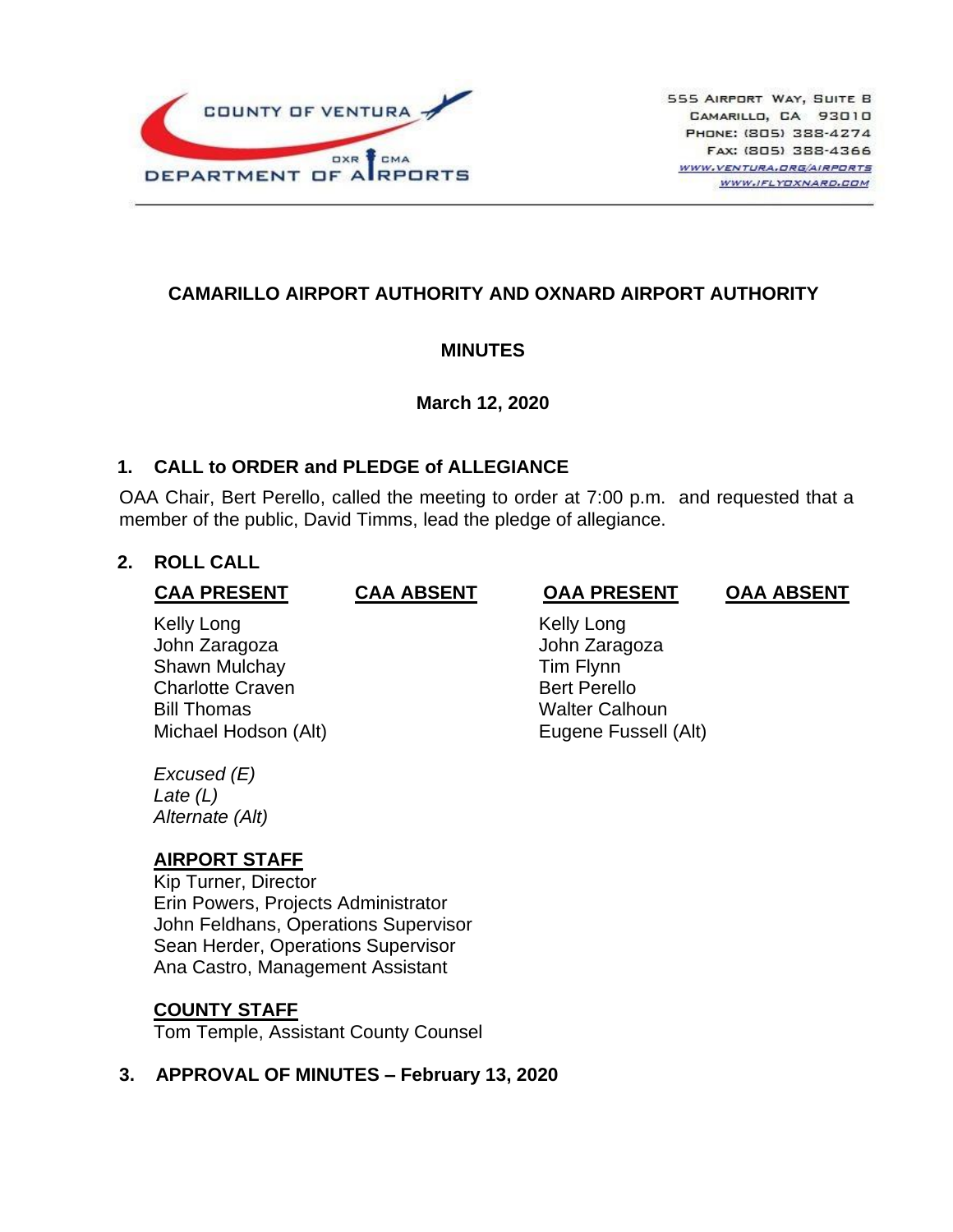*Camarillo Airport Authority: Public Member Bill Thomas moved to approve the February meeting minutes and Councilmember Charlotte Craven seconded the motion. All others voted and the motion passed unanimously.*

*Oxnard Airport Authority: Supervisor Kelly Long moved to approve the February meeting minutes and Supervisor John Zaragoza seconded the motion. Public Member Walter Calhoun abstained. All others voted and the motion passed unanimously.*

**4. PUBLIC COMMENT -** Citizens wishing to speak to the Authorities on an airport related item must fill out a speaker card and submit it to the secretary. Comments will be limited to a maximum of **three** minutes per item.

*Speaker cards for issues NOT on the agenda must be submitted before the end of the public comment period.* 

*Speaker cards for issues listed on the agenda must be presented before the item is up for consideration. Speakers will be called when the item is presented.*

Sheila Anne Haskins commented about the first page of the hangar lease document. Her concern is that too much personal information is requested and the document is subject to the Freedom of Information Act. She stated that some pilots still use their social security number for their pilot's license. She suggested that tenants complete an application or contact sheet but she is not comfortable with personal information being listed on the first page of the lease document. She also suggested that the Department of Airports maintain a separate file that contains tenant's personal contact information.

# **5. UNFINISHED BUSINESS – NONE**

# **6. NEW BUSINESS**

# **CAMARILLO AIRPORT AUTHORITY**

**A. Subject: Authorization for the Director of Airports, or His Designee, to Accept and Sign Federal Aviation Administration Grant No. 3-06-0339-038-2020, When Offered, in an Estimated Amount of \$600,000, Which Will Provide Funds for a Master Plan Update for Camarillo Airport; Authorization for the Director of Airports, or His Designee, to Apply for, Accept, and Sign for a Matching Grant from Caltrans, if Offered; and Authorization for County Counsel to Execute the Certificate of Sponsor's Attorney Required by Federal Aviation Administration Grant Agreements.**

### **Recommendations:**

Staff requests your Commission/Authority recommend that the Board of Supervisors: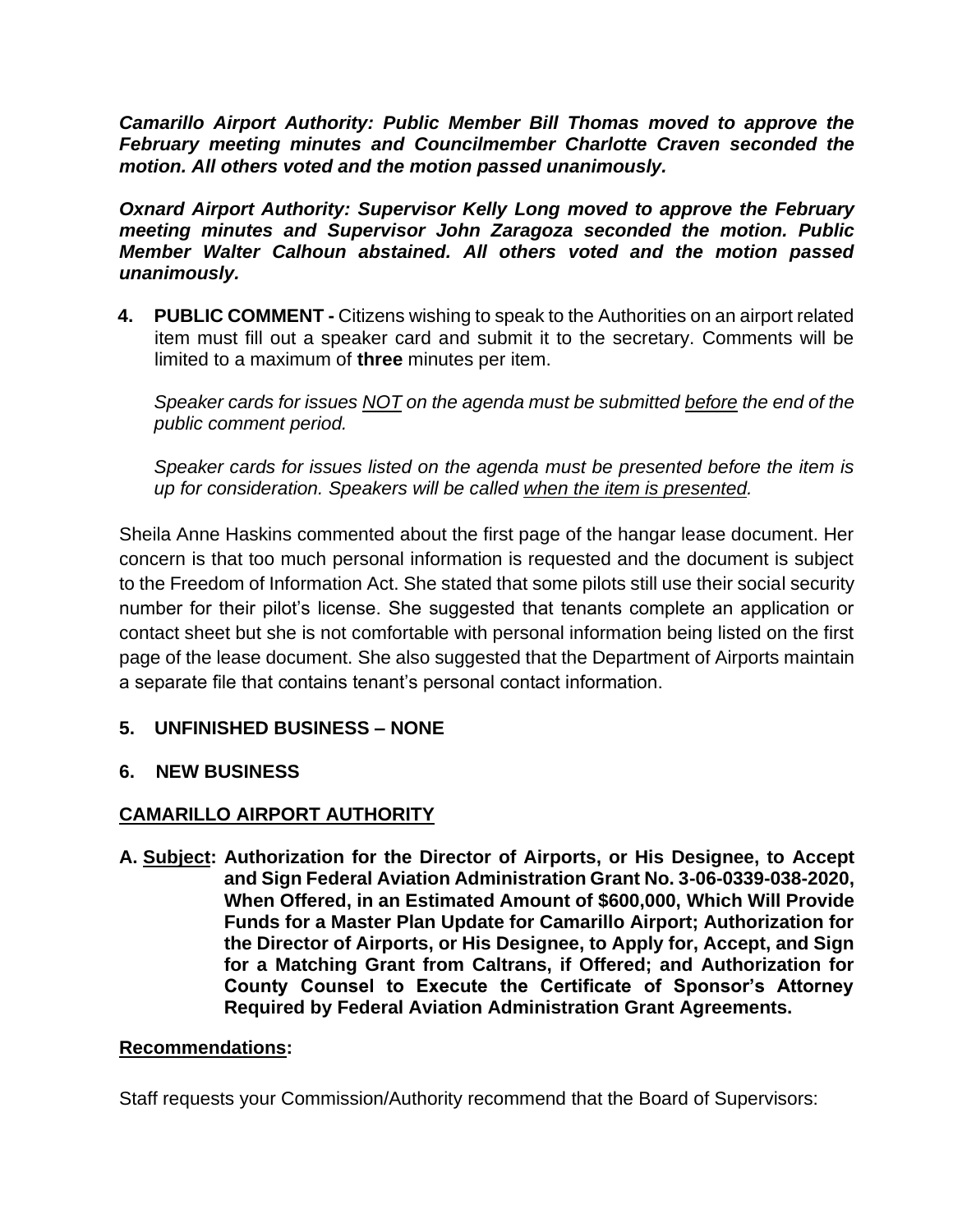- 1. Authorize the Director of Airports, or his designee, to accept and sign Federal Aviation Administration (FAA) Grant No. 3-06-0339-038-2020, when offered, in an estimated amount of \$600,000, which will provide funds for a Master Plan Update for Camarillo Airport; and
- 2. Authorize the Director of Airports, or his designee, to apply for, accept, and sign for a matching grant from Caltrans, if offered; and
- 3. Authorize County Counsel to execute the Certificate of Sponsor's Attorney required by FAA Grant Agreements.

Director Kip Turner provided an overview of the master plan process. During the process, both Camarillo and Oxnard airports will be looked at to see how they feed the County's aviation transportation system for the next decade and beyond. The entire process will take 12-18 months to complete. The current master plan is approximately 10 years old and typically master plans are updated every 8-10 years. Mr. Turner stated that numerous public workshops will take place in different locations of the County and he encourages participation from any party that has an interest in the future of the airports. The study will cost \$741,094 and the department anticipates receiving a \$600,000 grant from the FAA, and a small Caltrans grant to go towards the cost of this effort. The balance would come out of the Airport Enterprise Fund.

### *Camarillo Airport Authority: Supervisor Kelly Long moved to approve staff's recommendations and Supervisor John Zaragoza seconded the motion. All others voted in favor and the motion passed unanimously.*

**B. Subject: Approval and Award of a Planning Services Contract with Coffman Associates, Inc., in the Amount of \$741,094, to Update the Camarillo Airport Master Plan and Authorization for the Director of Airports, or His Designee, to Sign the Contract.**

### **Recommendations:**

Staff requests that your Commission/Authority recommend that the Board of Supervisors:

- 1. Approve and award a planning services contract (Exhibit 1) to Coffman Associates, Inc., in the amount of \$741,094, to update the Camarillo Airport Master Plan; and
- 2. Authorize the Director of Airports, or his designee, to execute the contract; and
- 3. Authorize the Auditor-Controller to process the necessary budgetary transactions to revise the following appropriations:

Budget Unit 5040 Airports Capital Projects: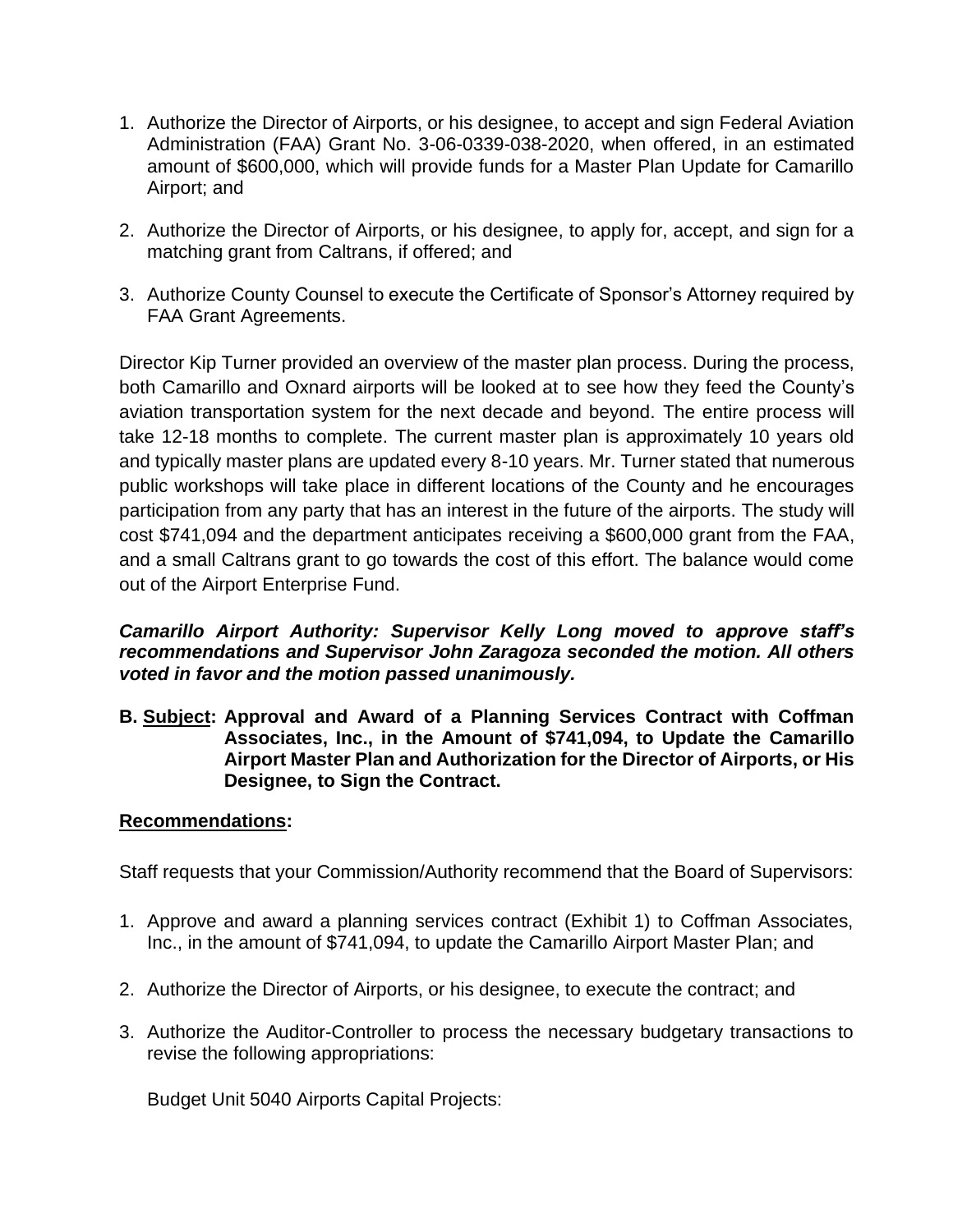| Increase Unit 5041 Airports Capital Projects | \$741,094 |
|----------------------------------------------|-----------|
| Decrease Fund E300 Unrestricted Net Position | \$741,094 |

Director Turner went over a PowerPoint presentation detailing the purpose of the master plan and various phases of the master plan process. Questions were posed regarding messaging to the public about the master plan and Mr. Turner responded that Coffman Associates will attend a future meeting to provide specifics about the various messaging platforms.

*Camarillo Airport Authority: Public Member Bill Thomas moved to approve staff's recommendations and Councilmember Charlotte Craven seconded the motion. All others voted in favor and the motion passed unanimously.*

### **CAMARILLO & OXNARD AIRPORT AUTHORITY**

**C. Subject: Approval of the Revised Form Hangar Lease Agreement for Privately Owned Hangars at the Camarillo and Oxnard Airports to Replace Monthto-Month Leases with Term Leases; Authorization for the Director of Airports or His Designee to Terminate All Existing Month-to-Month Hangar Lease Agreements for Privately Owned Hangars and to Sign the Revised Form Lease Agreement with Tenants of Existing Hangars.**

## **Recommendations:**

Staff requests that your Commission/Authorities recommend that the Board of Supervisors:

- 1. Approve the revised form hangar lease agreement for privately owned hangars at the Camarillo and Oxnard Airports (Exhibit 2), to replace the current month-to-month leases with term leases; and
- 2. Authorize the Director of Airports or his designee to terminate all existing month-tomonth lease agreements for privately owned hangars and to sign the revised form lease agreement in Attachment 2 with tenants of existing privately owned hangars.

Director Turner provided a history on the hangar lease agreements and shared that department staff believes the agreements are ready for approval by the Authorities and Board of Supervisors. Tom Temple of County Counsel went over a PowerPoint presentation and stated the County's position regarding the Camarillo Oxnard Hangar Owners and Tenants Association's (COHOTA) objections to the proposed hangar lease agreements. Scott Barer, President of COHOTA, went over a PowerPoint presentation detailing a timeline of lease negotiations and COHOTA's objections to the proposed hangar lease agreements. COHOTA requested that the Authorities not approve the lease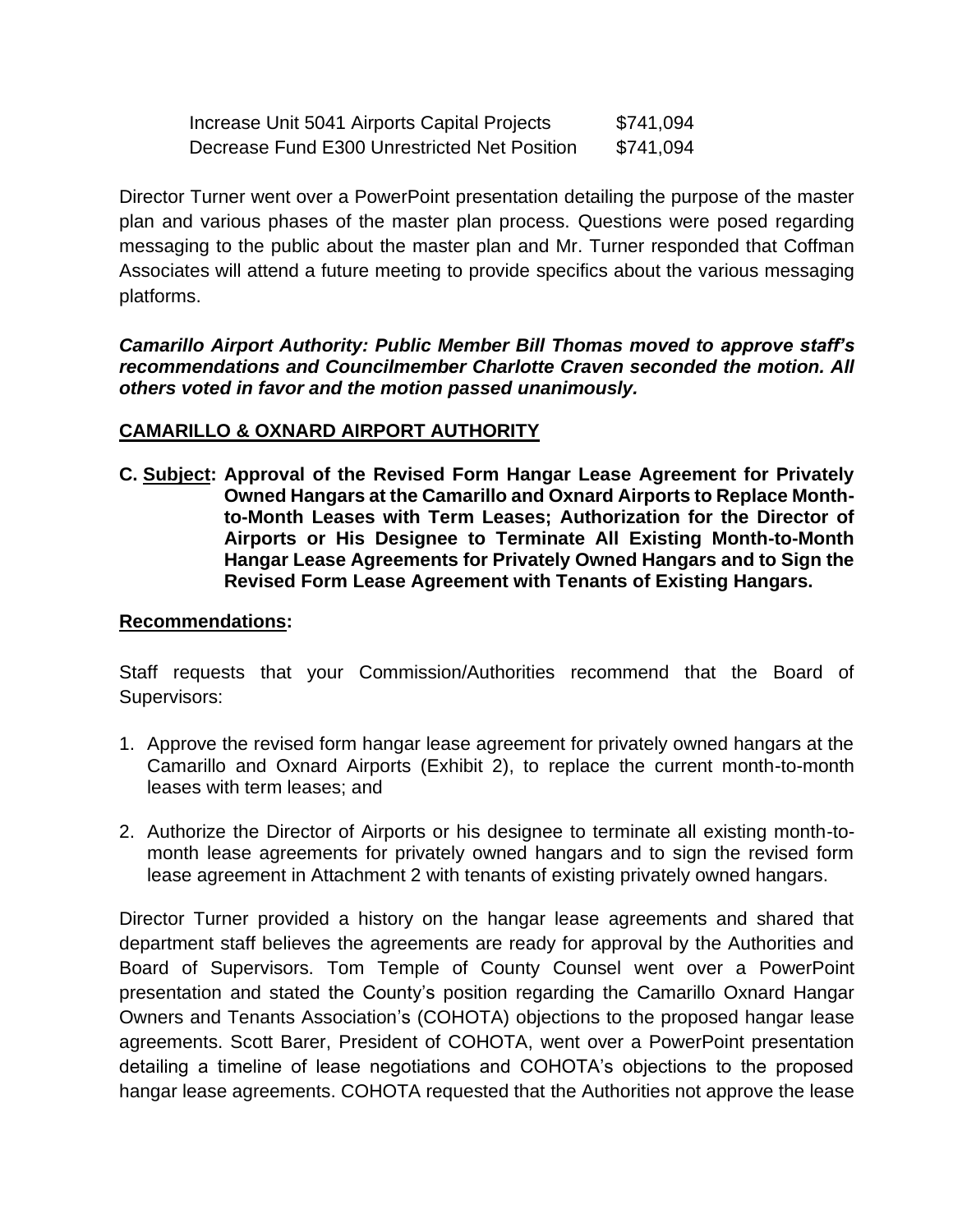in its present form to allow time for airport staff to work with COHOTA and resolve the disputed areas of the lease. A lengthy discussion took place after the public comment period. Mayor Tim Flynn stated that his main areas of concern regarding the hangar lease agreements are the sections that discuss FAA violations and 30-day notice. Alternate public member Eugene Fussell stated that there are a few areas of the lease that he would like to see airport staff and COHOTA resolve. Public member Walter Calhoun would also like to see the last few areas of concern with the lease addressed. Supervisor Kelly Long requested that airport staff look at the following sections of the hangar lease agreements: Section 10 regarding square footage for vehicle storage, Section 26 regarding adding the word agreements, Section 35 to split into two sections (assignment and subletting), and she would also like to understand the difference between Section 26 and Section 38 in regards to the threshold for termination. Councilmember Charlotte Craven also sought clarification between Sections 26 and 38. Councilmember Bert Perello stated that he would like to see a mediation section incorporated into the lease and commented that no discriminatory language of any kind should be in the lease. Councilmember Shawn Mulchay inquired about whether the pilot's certificate number can be removed from Section 1 of the lease and he also sought clarification between Sections 26 and 38. Additionally, Councilmember Mulchay suggested that Section 26 reference the 1976 agreement between the City of Camarillo and the County. Supervisor Long summarized that Authority members would like airport staff to look at Sections 1, 10, 26, 35, 38 and 46. Additionally, Supervisor Long reminded airport staff that a waiver of the 2% transfer fee would need to be incorporated into the department's Rent and Fee schedule. Public Member Bill Thomas and Councilmember Bert Perello added that airport staff should review all leases to ensure that there is consistency and equality amongst them.

*Director Kip Turner stated that airport staff noted the Authorities' areas of concern. Director Turner further stated that staff would research the areas and agendize this item for the next meeting of the Authorities.* 

# **CAMARILLO AIRPORT AUTHORITY**

**D. Subject: Certification of Board Review of the Final Mitigated Negative Declaration (MND) for the CloudNine Hangar Development Project at Camarillo Airport; Find There Is no Substantial Evidence the Project Will Have a Significant Effect on the Environment; Approval of the Project and Adoption of the Final MND and Mitigation Monitoring Plan; and Authorization for the Director of Airports or Designee to Sign and File the Notice of Determination; Designate the Clerk of the Board as the Custodian of Records for the Proceedings.**

> *(Exhibit 1 available for review on the Department of Airports website [www.ventura.org/airports\)](http://www.ventura.org/airports)*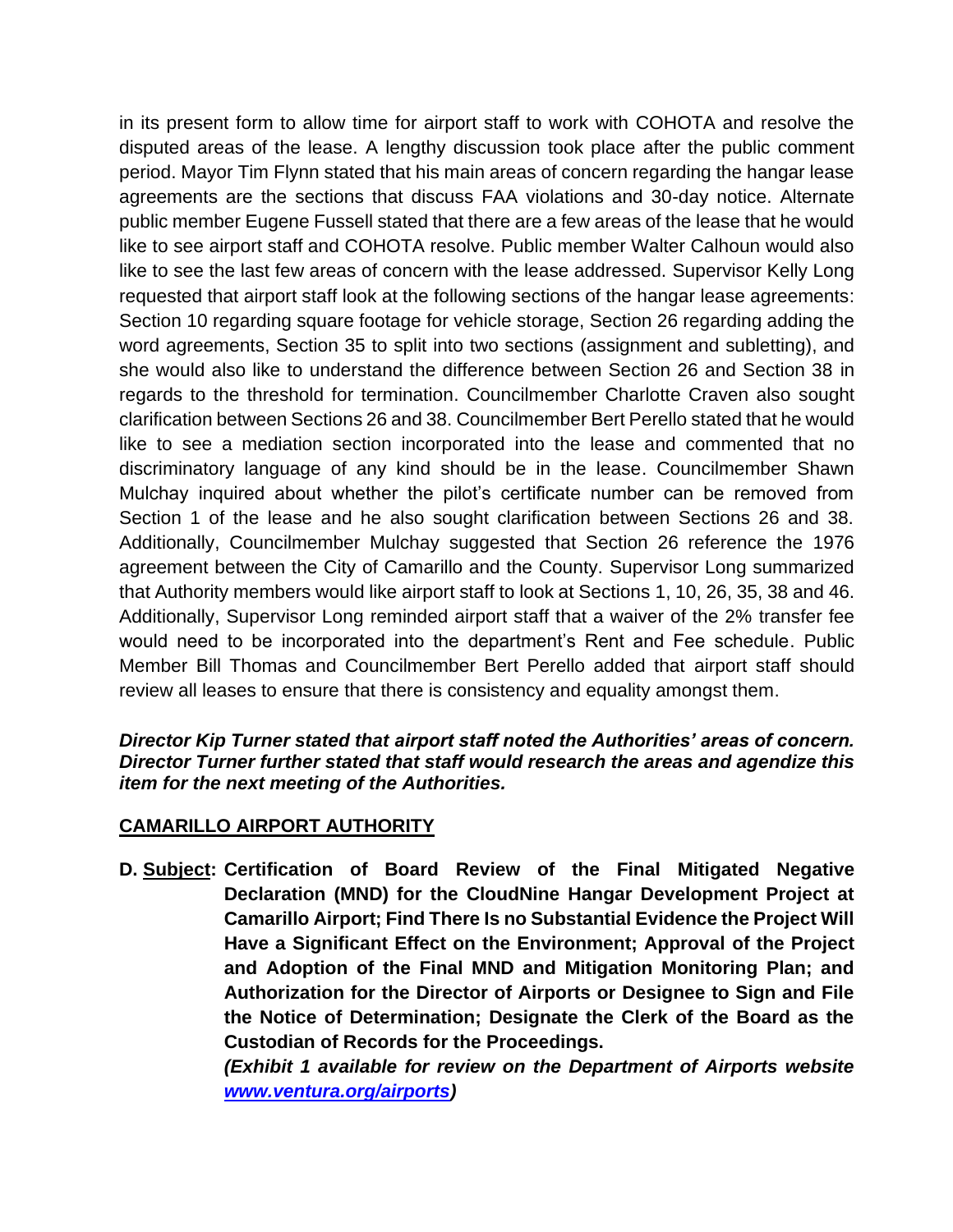## **Recommendations:**

Staff requests that your Commission/Authority recommend that the Board of Supervisors (Board):

- 1. Certify that the Board has reviewed and considered the information contained in the CloudNine Hangar Development Project (Project) Final Mitigated Negative Declaration (MND) and the Mitigation Monitoring Program (MMP) (Exhibit 1) and has considered all comments received.
- 2. Find that, on the basis of the whole record before the Board, including the Initial Study and public comments received, there is no substantial evidence the Project, as mitigated, will have a significant effect on the environment, and the Final MND reflects the independent analysis and judgment of the Board.
- 3. Approve and adopt the Final MND and MMP (Exhibit 1) and incorporate the Final MND mitigation measures into the Project.
- 4. Certify that the Final MND has been completed in compliance with the California Environmental Quality Act (CEQA) and the County of Ventura Administrative Supplement to the State CEQA Guidelines.
- 5. Designate the Clerk of the Board as the Custodian of Records for the proceedings in this matter.
- 6. Authorize the Director of Airports or designee to sign and file the Notice of Determination.

Projects Administrator Erin Powers went over a PowerPoint presentation which described the CloudNine project at Camarillo Airport. Ms. Powers introduced Judi Krauss who is an associate with Coffman Associates. Ms. Krauss went over a PowerPoint presentation detailing the findings of the Mitigated Negative Declaration (MND) and Initial Study for the CloudNine project. Ms. Krauss stated that there are a few potentially significant impacts of this project but with the mitigation measures proposed in the mitigation monitoring and reporting program, the impacts would be below a level of significance. Brian Pierik, attorney for the City of Camarillo, requested that language be added to the MND to reflect that the project will comply with the 1976 agreement between the City of Camarillo and the County. A discussion took place about whether RKR, Inc., in reference to the CloudNine project, intends to comply with the 1976 agreement. Nick Martino with RKR, Inc. reviewed some provisions in Exhibit B of the agreement and indicated that some of the provisions are no longer relevant however RKR, Inc. intends to operate within applicable rules and regulations. Mr. Martino also stated that the CloudNine project provides aircraft storage and it is not intended to operate as a service provider. It was also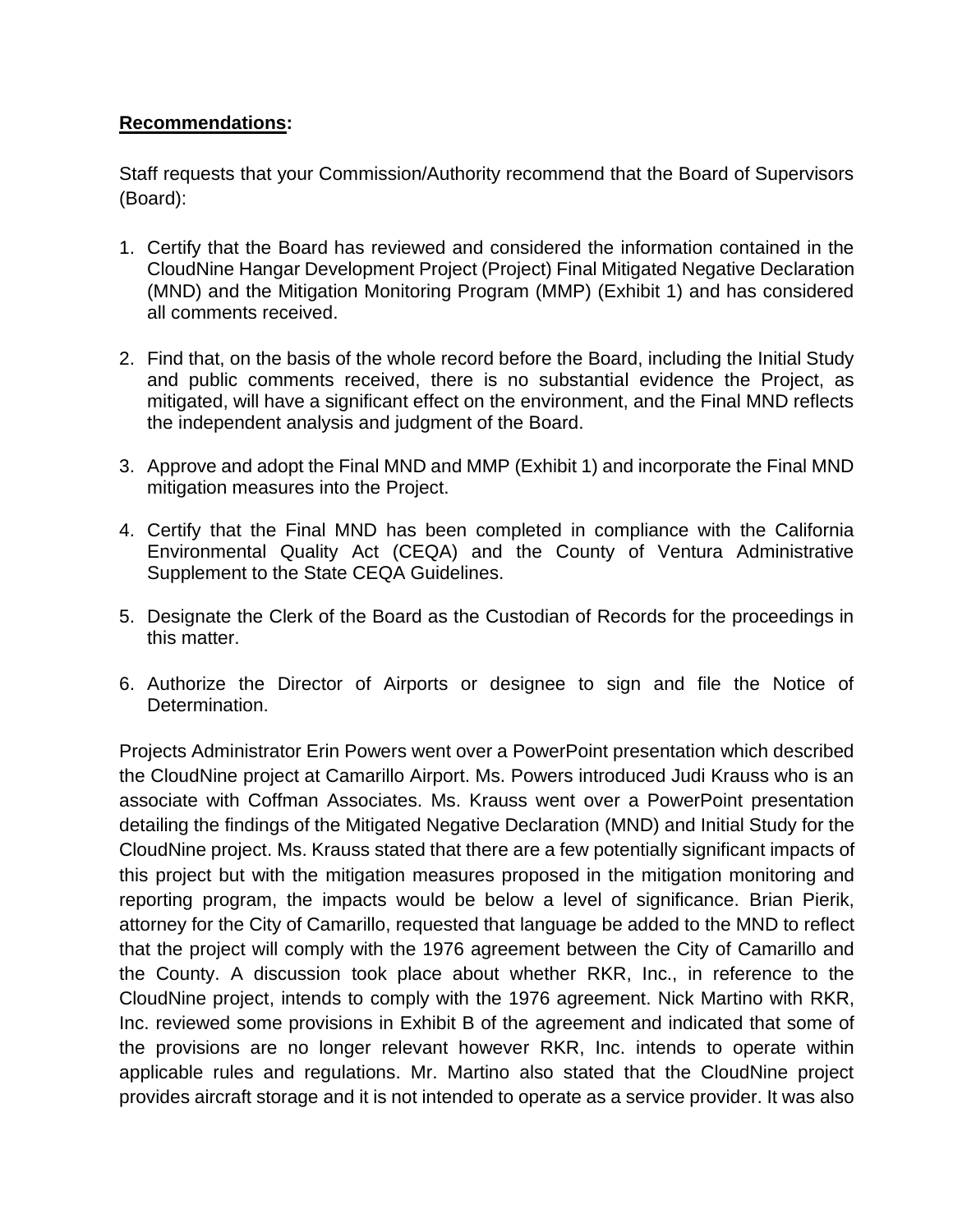clarified that RKR, Inc. has no intention of operating or servicing Boeing Business Jet 737's.

*Camarillo Airport Authority: Supervisor John Zaragoza moved to approve staff's recommendations and Public Member Bill Thomas seconded the motion. Yes: John Zaragoza, Kelly Long, Bill Thomas. No: Shawn Mulchay, Charlotte Craven. Motion passed 3-2.* 

## **7. DIRECTOR'S REPORT**

None.

### **8. REPORTS**

Monthly Activity Report – January 2020 Monthly Noise Complaints – January 2020 Consultant Reports – January 2020 Airport Tenant Project Status – February 2020 Project Status – February 2020 Meeting Calendar

#### *Reports were received and filed.*

### **9. CORRESPONDENCE**

Letter dated January 27, 2020 from Madeline Herrle to Kevin Douglass, Douglass Design and Build, Inc. re: Lease for Yard Space – Eubanks Road and Aviation Way Lot

Letter dated January 29, 2020 from Madeline Herrle to Joe Vacca, City of Camarillo re: General Plan Amendment & Referral Request – Richard Darling and Oxnard Union High School District – Change of Skyway Drive Property from RE to M-1 Zoning

Letter dated January 30, 2020 from Erin Powers to Brenda Perez, Federal Aviation Administration re: 5 Year Airport Capital Improvements Plan (ACIP); CMA – NPIAS NO. 06-0339; OXR – NPIAS NO. 06-0179

Letter dated January 31, 2020 from Madeline Herrle to Gregory Peacock, Tactical Communications re: 473 Post St. Camarillo, CA – Tactical Communications Lease

Letter dated February 6, 2020 from Erin Powers to Gary Adams, The Adams Companies re: Notice to Proceed, AEA No. 20-09; Independent Fee Estimate for Design Engineering Services for Camarillo Airport – Airport Master Plan Update

Letter dated February 7, 2020 from Madeline Herrle to Steve Scaroni, Fresh Harvest re: Office Lease at 295 Willis Avenue, Suite H-1, Camarillo, CA Security Deposit